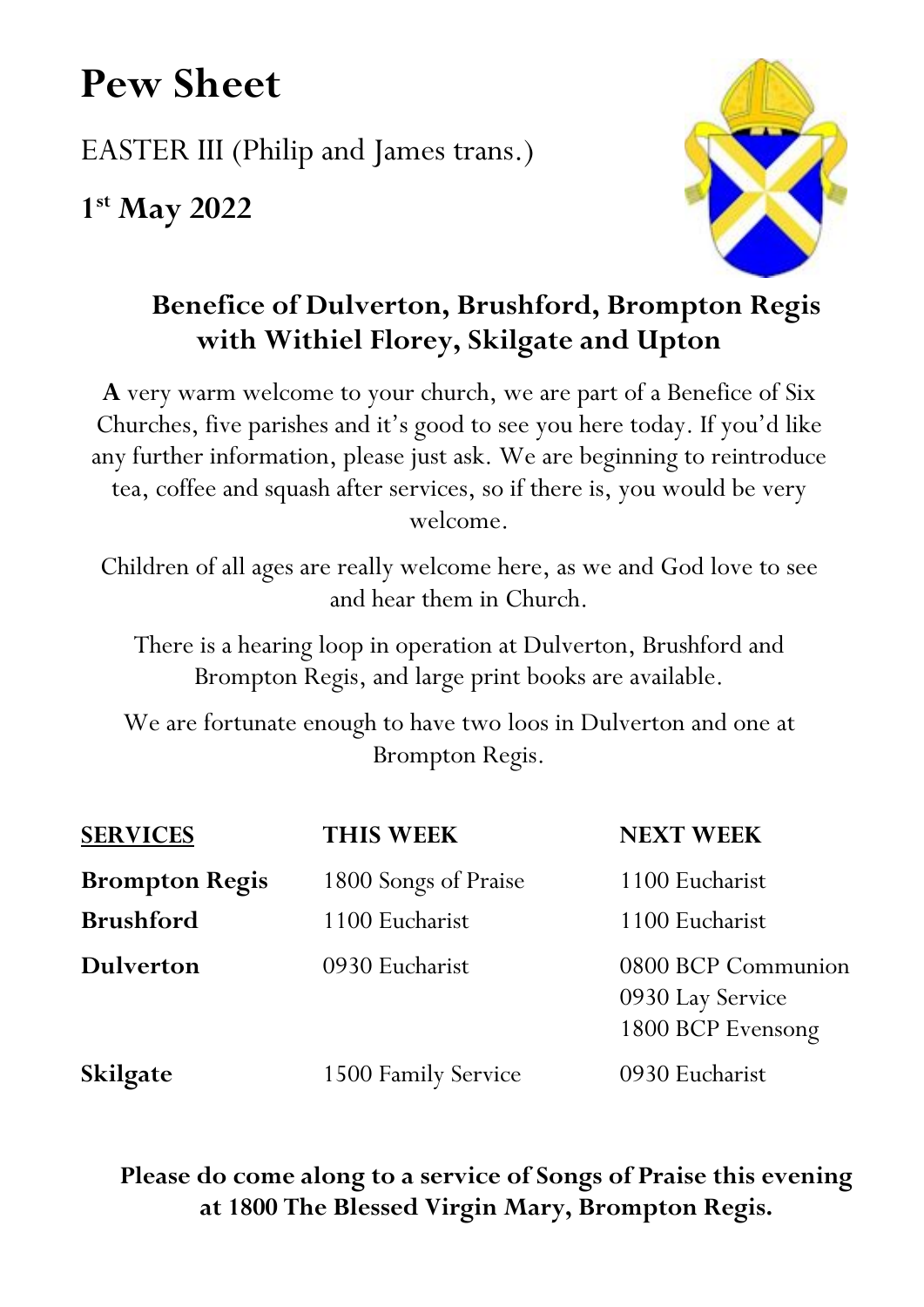# **The Collect**

Almighty Father, you have given your only Son to die for our sins and to rise again for our justification: grant us so to put away the leaven of malice and wickedness that we may always serve you in pureness of living and truth; through the merits of your Son Jesus Christ our Lord, who is alive and reigns with you, in the unity of the Holy Spirit, one God, now and for ever. **Amen.**

## **Reading**: The Book of Acts 9: 1 - 6

But Saul, still breathing threats and murder against the disciples of the Lord, went to the high priest and asked him for letters to the synagogues at Damascus, so that if he found any belonging to the Way, men or women, he might bring them bound to Jerusalem. Now as he journeyed he approached Damascus, and suddenly a light from heaven flashed about him. And he fell to the ground and heard a voice saying to him, "Saul, Saul, why do you persecute me?" And he said, "Who are you, Lord?" And he said, "I am Jesus, whom you are persecuting; but rise and enter the city, and you will be told what you are to do."

# **Gospel:** John 21: 1 - 19

After this Jesus revealed himself again to the disciples by the Sea of Tibe′rias; and he revealed himself in this way. Simon Peter, Thomas called the Twin, Nathan′ a-el of Cana in Galilee, the sons of Zeb′edee, and two others of his disciples were together. Simon Peter said to them, "I am going fishing." They said to him, "We will go with you." They went out and got into the boat; but that night they caught nothing.

Just as day was breaking, Jesus stood on the beach; yet the disciples did not know that it was Jesus. Jesus said to them, "Children, have you any fish?" They answered him, "No." He said to them, "Cast the net on the right side of the boat, and you will find some." So they cast it, and now they were not able to haul it in, for the quantity of fish. That disciple whom Jesus loved said to Peter, "It is the Lord!" When Simon Peter heard that it was the Lord, he put on his clothes, for he was stripped for work, and sprang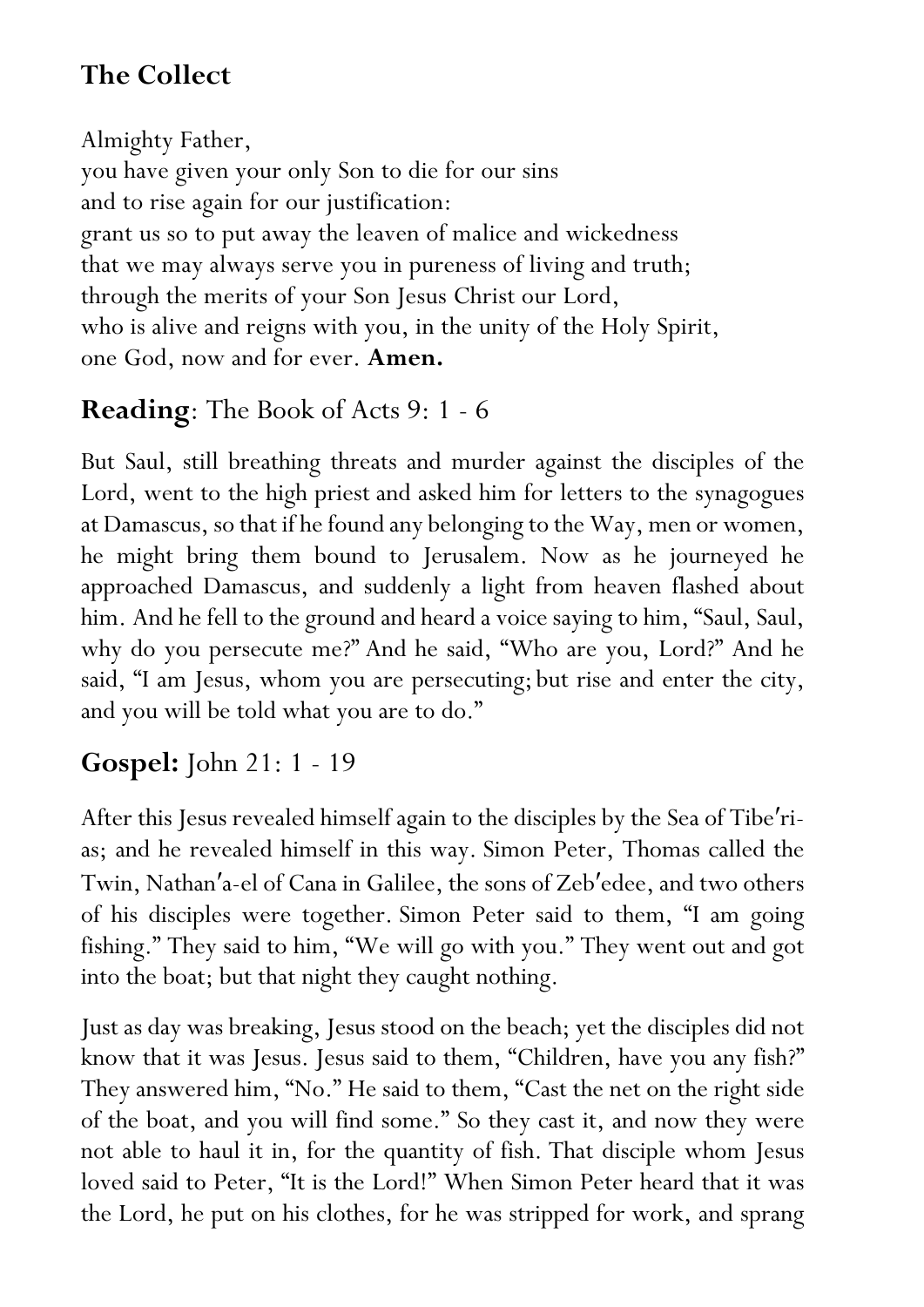into the sea. But the other disciples came in the boat, dragging the net full of fish, for they were not far from the land, but about a hundred yards off.

When they got out on land, they saw a charcoal fire there, with fish lying on it, and bread. Jesus said to them, "Bring some of the fish that you have just caught." So Simon Peter went aboard and hauled the net ashore, full of large fish, a hundred and fifty-three of them; and although there were so many, the net was not torn. Jesus said to them, "Come and have breakfast." Now none of the disciples dared ask him, "Who are you?" They knew it was the Lord. Jesus came and took the bread and gave it to them, and so with the fish. This was now the third time that Jesus was revealed to the disciples after he was raised from the dead.

When they had finished breakfast, Jesus said to Simon Peter, "Simon, son of John, do you love me more than these?" He said to him, "Yes, Lord; you know that I love you." He said to him, "Feed my lambs." A second time he said to him, "Simon, son of John, do you love me?" He said to him, "Yes, Lord; you know that I love you." He said to him, "Tend my sheep." said to him the third time, "Simon, son of John, do you love me?" Peter was grieved because he said to him the third time, "Do you love me?" And he said to him, "Lord, you know everything; you know that I love you." Jesus said to him, "Feed my sheep. Truly, truly, I say to you, when you were young, you girded yourself and walked where you would; but when you are old, you will stretch out your hands, and another will gird you and carry you where you do not wish to go." (This he said to show by what death he was to glorify God.) And after this he said to him, "Follow me."

## **Post Communion Prayer**

Living God,

your Son made himself known to his disciples in the breaking of bread: open the eyes of our faith, that we may see him in all his redeeming work; who is alive and reigns, now and for ever. **Amen.**

# **Notices**

**Contemplative Prayer:** Next Thursday, 1030 at 5 Musgraves, Dulverton. *Details from The Revd Martin Collett 324211.*

## **Christian Aid Week is approaching, 15th to the 21st May; how should we respond?**

*Copy for inclusion in the following Sunday's notices for the pew sheet must be submitted to dulvertonbenefice@gmail.com by Wednesday evening.*